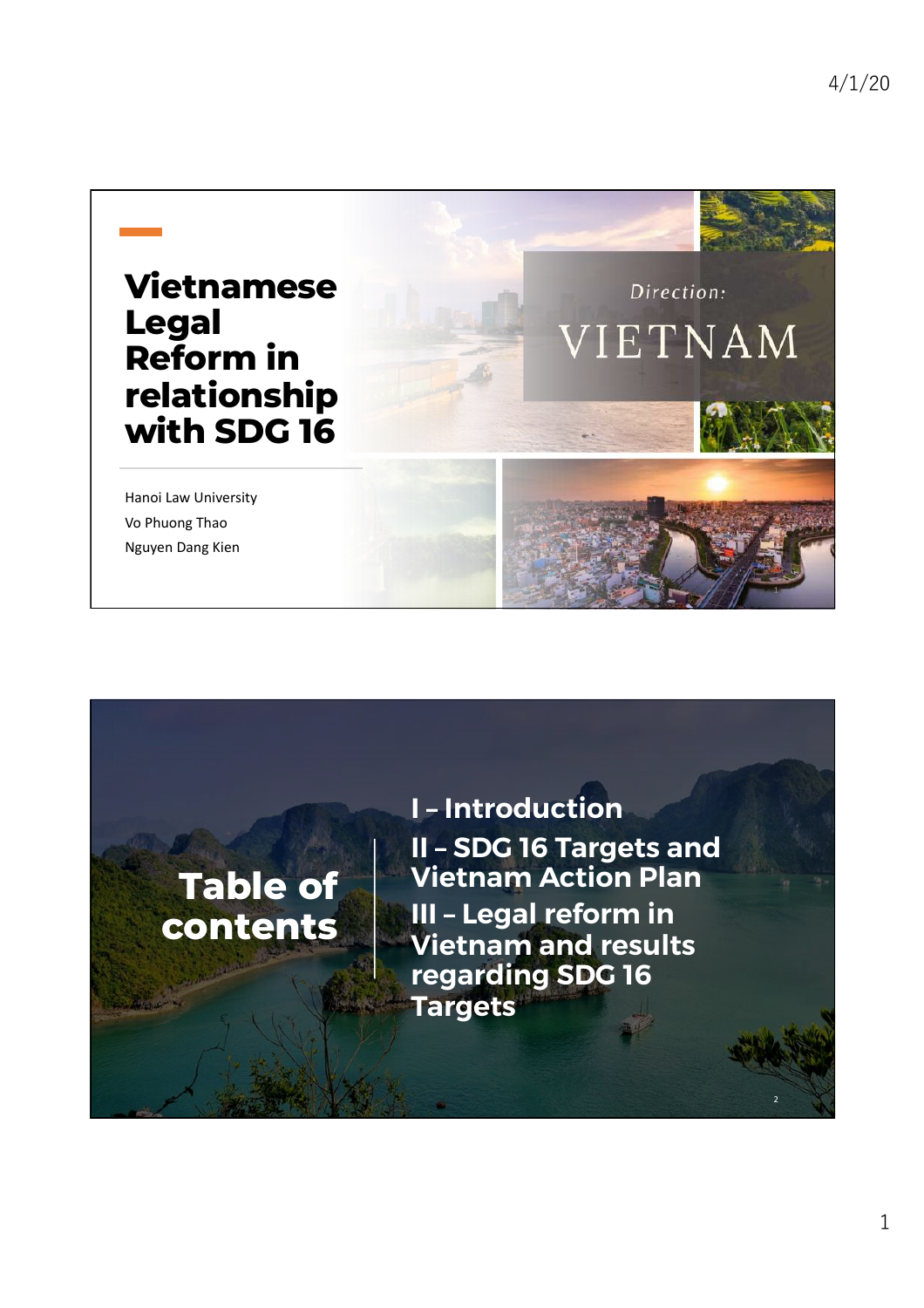## Introduction

• Legislation is the most important source of law;

- Courts are subordinate to the legislature and must make decisions based on legislation; • Policies are set out by the Communist Party and the National Assembly, which can lead to
- changes in legislation in the future.



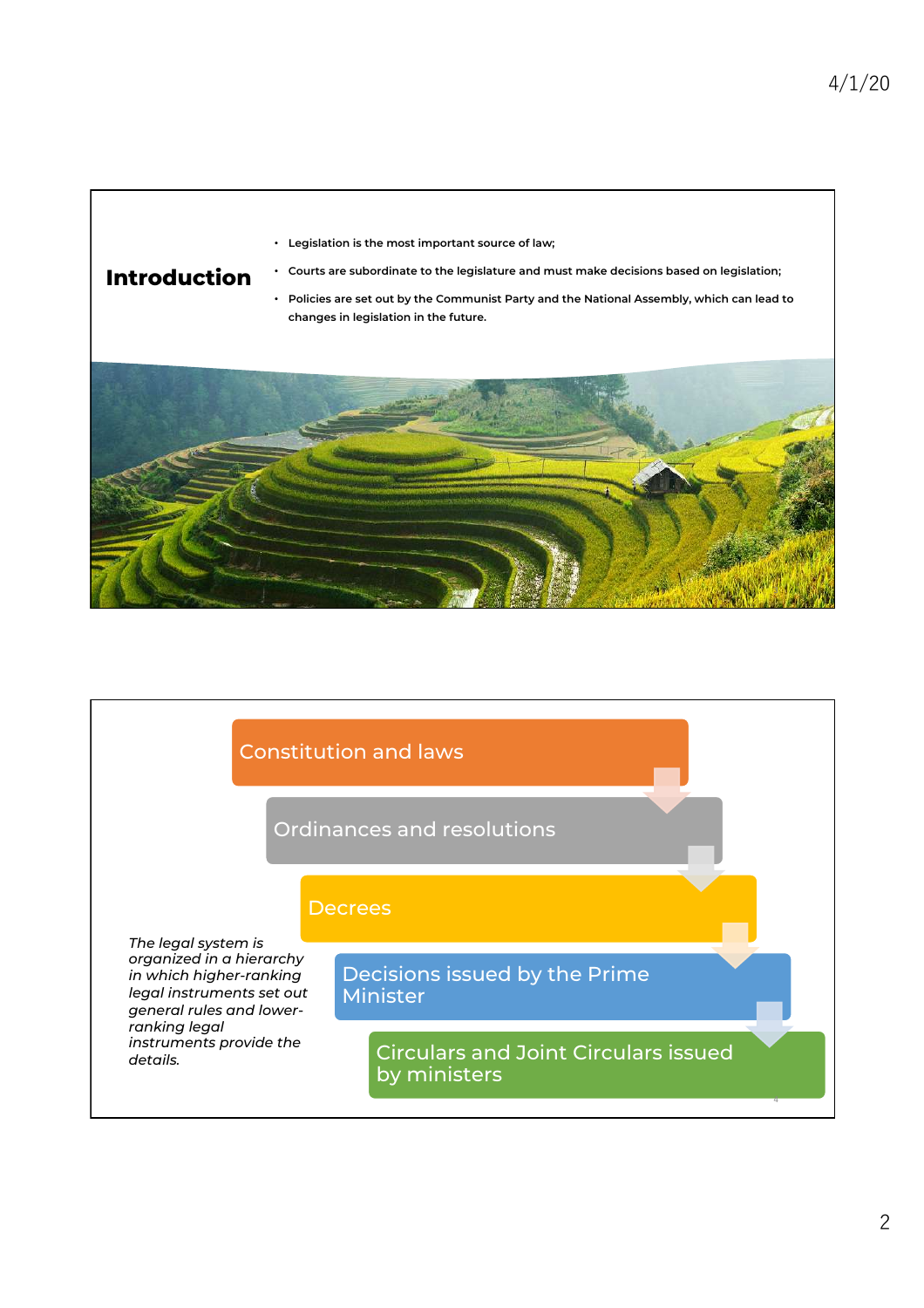

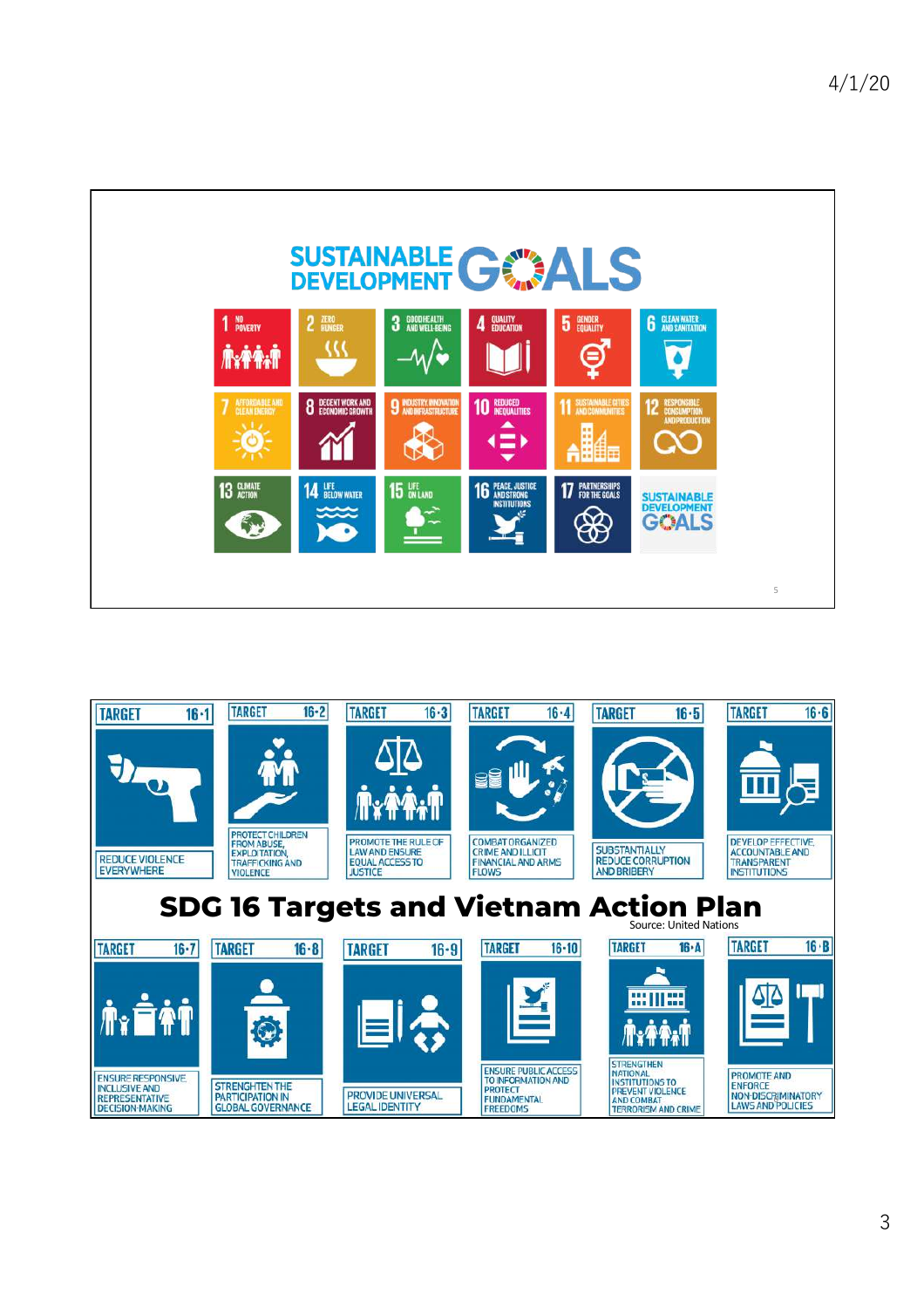|                                                      | ASIA-PACIFIC:<br><b>VIETNAM</b>               |                                                                                     |                                                                                                                                                                                                                                                                      |                                                                                                    |  |  |  |
|------------------------------------------------------|-----------------------------------------------|-------------------------------------------------------------------------------------|----------------------------------------------------------------------------------------------------------------------------------------------------------------------------------------------------------------------------------------------------------------------|----------------------------------------------------------------------------------------------------|--|--|--|
|                                                      | 59/163                                        |                                                                                     | \$451                                                                                                                                                                                                                                                                | 92,637,000                                                                                         |  |  |  |
|                                                      | <b>GLOBAL PEACE</b><br><b>INDEX RANK</b>      |                                                                                     | <b>COST OF VIOLENCE</b><br><b>PER CAPITA</b>                                                                                                                                                                                                                         | <b>POPULATION</b>                                                                                  |  |  |  |
| <b>Legal</b><br>reform in                            | <b>SDG 16 DATA SNAPSHOT</b>                   |                                                                                     | <b>POSITIVE PEACE</b>                                                                                                                                                                                                                                                |                                                                                                    |  |  |  |
| <b>Vietnam</b><br>and<br><b>results</b><br>regarding | DATA<br>64%<br><b>AVAILARILITY</b>            | Vietnam has data for 14<br>of the 22 national level<br><b>SDG16</b> indicators      | Positive Peace is the attitudes, institutions, and structures that<br>create and maintain peaceful societies. The Positive Peace<br>Index measures Positive Peace across eight domains.<br><b>VIETNAM</b><br>WELL-FUNCTIONING<br><b>GLOBAL AVERAGE</b><br>GOVERNMENT |                                                                                                    |  |  |  |
| <b>SDG 16</b><br><b>Targets</b>                      | <b>INDICATOR</b><br>36%<br><b>PERFORMANCE</b> | 5 of the 14 are classified<br>as having 'good'<br>performance by IEP                | <b>EQUITABLE</b><br><b>DISTRIBUTION</b><br>OF RESOURCES<br><b>FREE FLOW OF</b>                                                                                                                                                                                       | High Positive Peace<br><b>SOUND BUSINESS</b><br>ENVIRONMENT<br><b>LOW LEVELS OF</b><br>tive Peace  |  |  |  |
|                                                      | <b>INDICATOR</b><br><b>TRENDS</b>             | 2 of the 14 indicators have<br>shown some improvement<br>4%<br>in the last 12 years | <b>INFORMATION</b><br><b>GOOD RELATIONS</b><br>WITH NEIGHBOURS                                                                                                                                                                                                       | CORRUPTION<br>ACCEPTANCE OF THE<br>RIGHTS OF OTHERS<br>7<br>HIGH LEVELS OF<br><b>HUMAN CAPITAL</b> |  |  |  |

| $\ddot{\phantom{1}}$ | <b>INDICATOR</b>                   | <b>DENOMINATOR</b> | <b>VALUE</b> | <b>RATING</b> | <b>LATEST YEAR</b> | <b>TREND</b>         |                    |
|----------------------|------------------------------------|--------------------|--------------|---------------|--------------------|----------------------|--------------------|
| 16.1.1               | <b>Intentional Homicide</b>        | per 100,000        | 1.52         |               | 2011               | $\ddot{\phantom{1}}$ |                    |
| 16.1.2               | <b>Conflict Related Deaths</b>     | Total              | $\Omega$     |               |                    |                      |                    |
| 16.1.3               | Victims of Violence                | $96^{\circ}$       | ٠            |               |                    |                      |                    |
| 16.1.4               | Safe Walking Alone                 | $\%$               | 61           |               | 2014               |                      |                    |
| 16.2.1               | Violence Against Children          | $\%$               | 68           |               | 2014               |                      |                    |
| 16.2.2               | Human Trafficking                  | per 100,000        | $\alpha$     |               | 2014               | ÷                    |                    |
| 16.2.3               | Sexual Violence Against Girls      | $\%$               | ×.           |               |                    |                      |                    |
| 16.3.1               | Underreporting of Violence         | $\frac{1}{2}$      | ×            |               |                    |                      | <b>INDICATOR</b>   |
| 16.3.2               | <b>Unsentenced Prisoners</b>       | $\%$               | 17.6         | ۰             | 2015               | ٠                    | <b>PERFORMANCE</b> |
| 16.4.1               | <b>Illicit Financial Flows</b>     | US\$ (Millions)    |              |               |                    |                      |                    |
| 16.4.2               | Arms Tracking                      | per 100,000        | ٠            |               |                    |                      | <b>e</b> Good      |
| 16.5.1               | Government Corruption (Citizens)   | %                  | 30           |               | 2013               |                      | · Fair             |
| 16.5.2               | Government Corruption (Business)   | $\%$               | 91.7         | ٠             | 2015               |                      |                    |
| 16.6.1               | <b>Responsible Budget Spending</b> | Score $(1-4)$      | $\mathbf{3}$ |               | 2013               |                      | <b>Poor</b>        |
| 16.6.2               | Satisfaction with Public Services  | $\frac{m}{2}$      | 76           |               | 2015               | $\blacktriangle$     |                    |
| 16.7.1               | <b>Representative Politics</b>     | Score $(0-1)$      | 0.60         |               | 2016               |                      |                    |
| 16.7.2               | <b>Inclusive Decision Making</b>   | Score $(0-1)$      | 0.33         | ۰             | 2016               |                      |                    |
| 16.9.1               | Birth Registration                 | $\%$               | 96           |               | 2014               |                      |                    |
| 16.10.1              | Violence Against Journalists       | Total              | $\bullet.$   |               |                    |                      |                    |
| 16.10.2              | Public Access to Information       | Score (0-1)        | 0.31         | ٠             | 2016               | s                    |                    |
| 16.a.1               | <b>Human Rights Institutions</b>   | Score $(1-3)$      | $\bullet$    |               |                    |                      |                    |
| 16.b.1               | Discrimination                     | $\%$               |              |               |                    |                      |                    |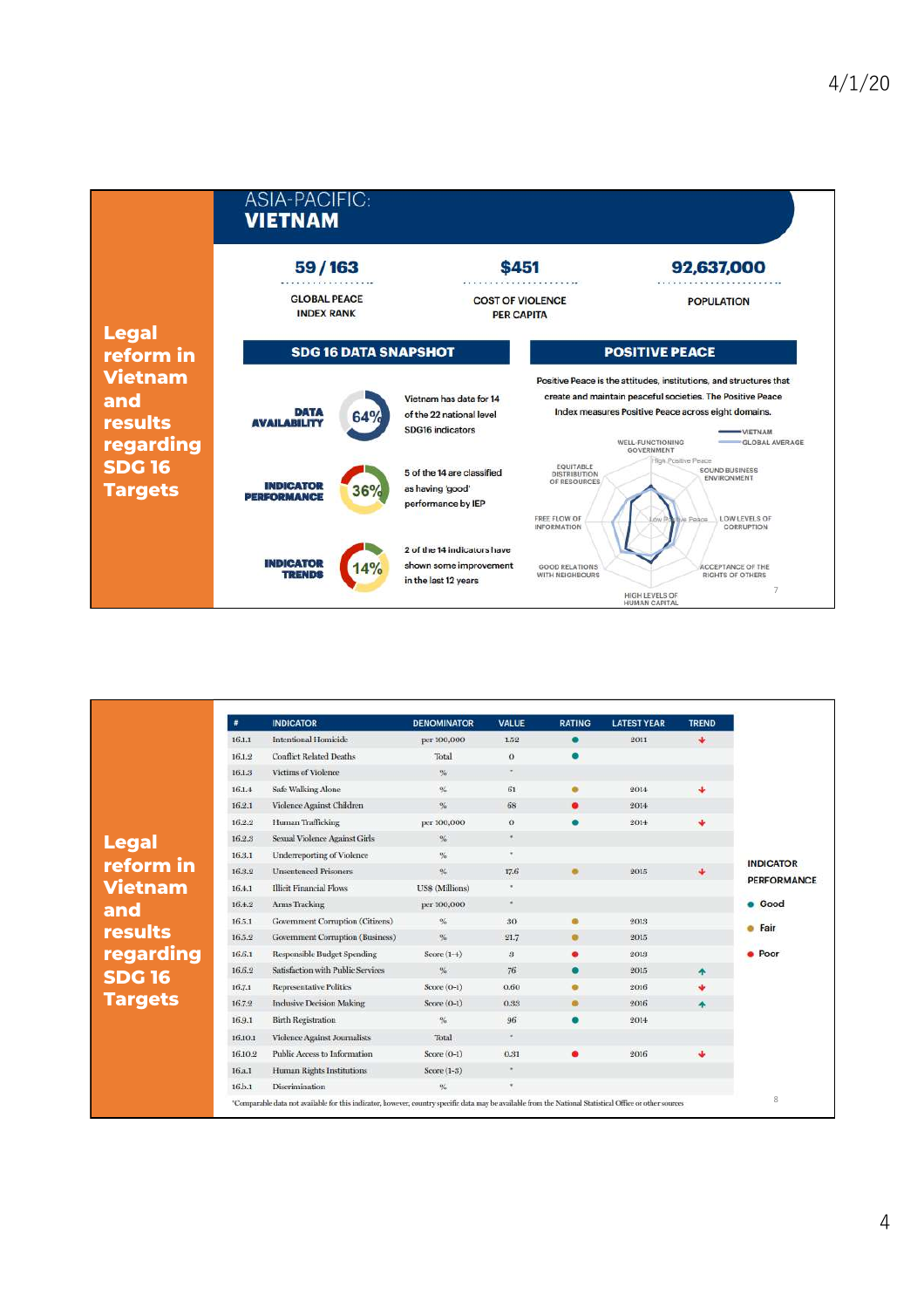

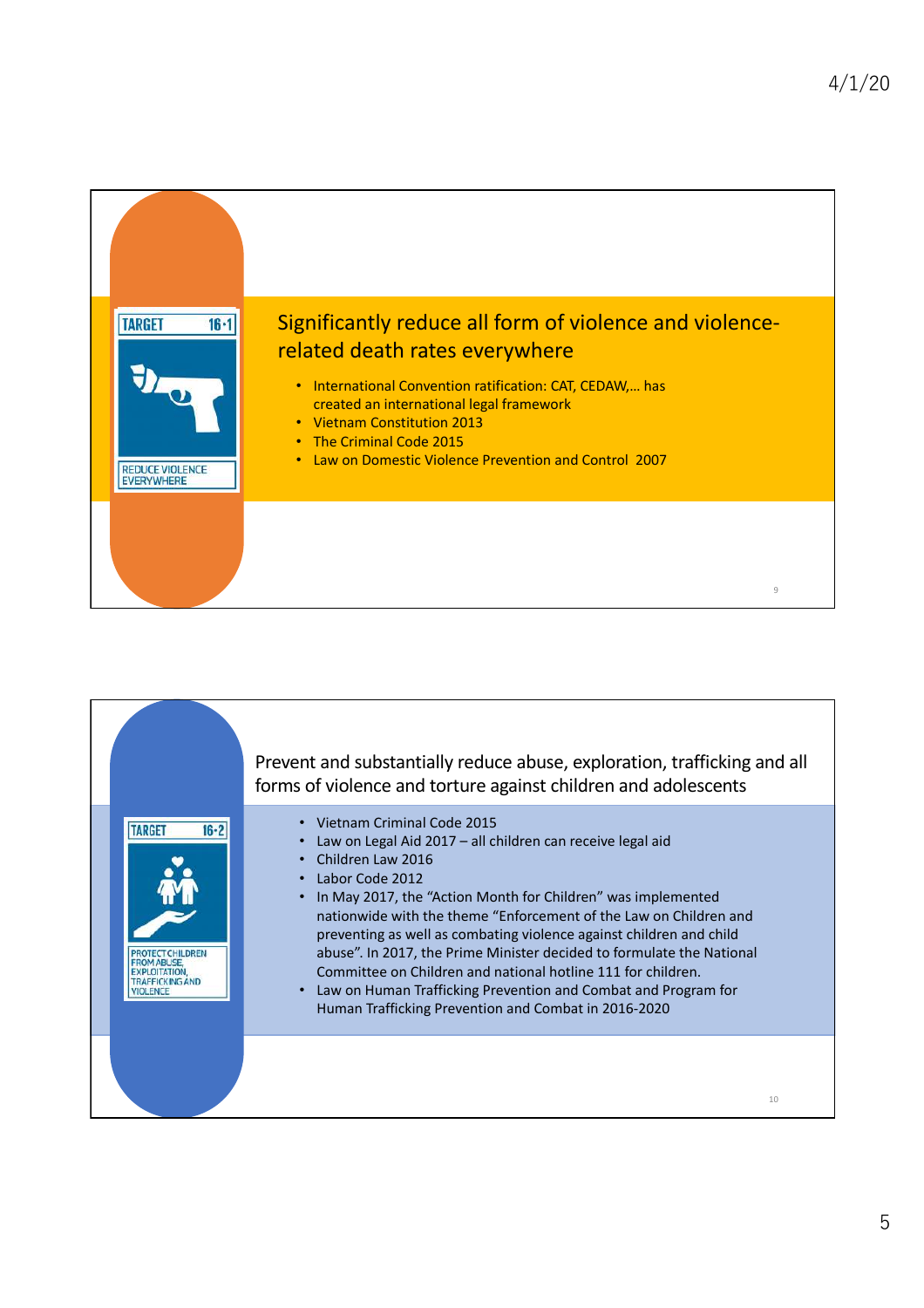

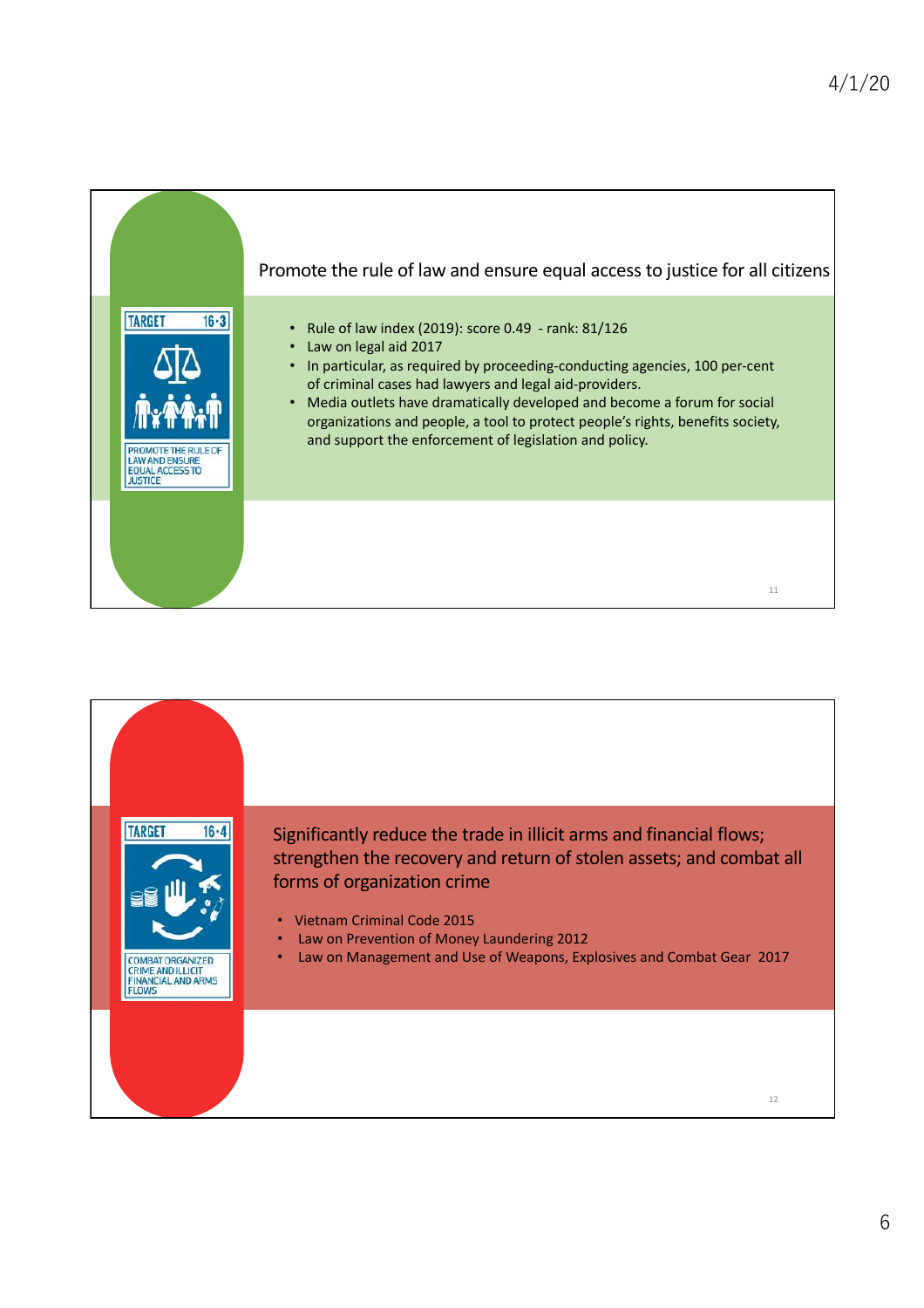

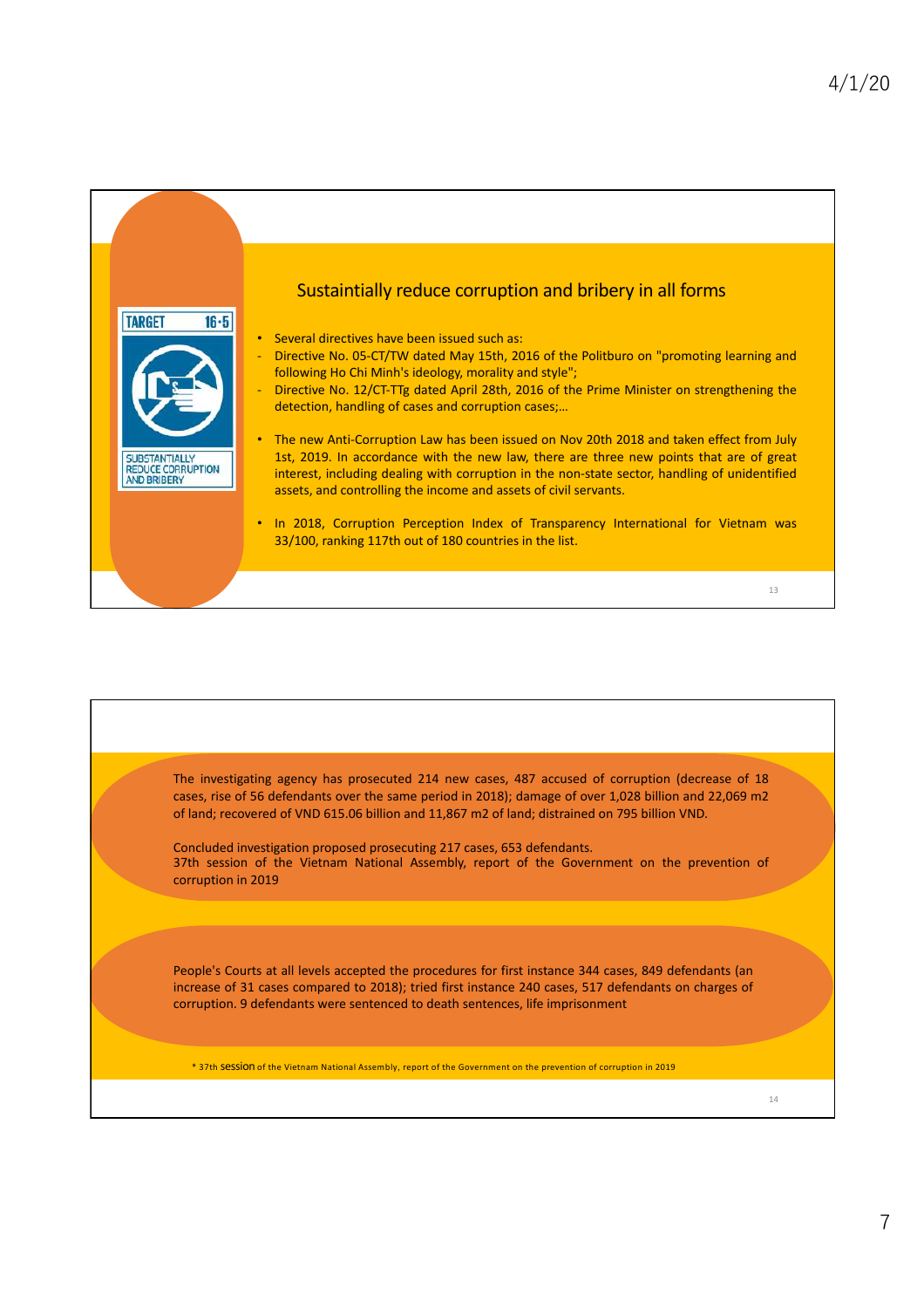

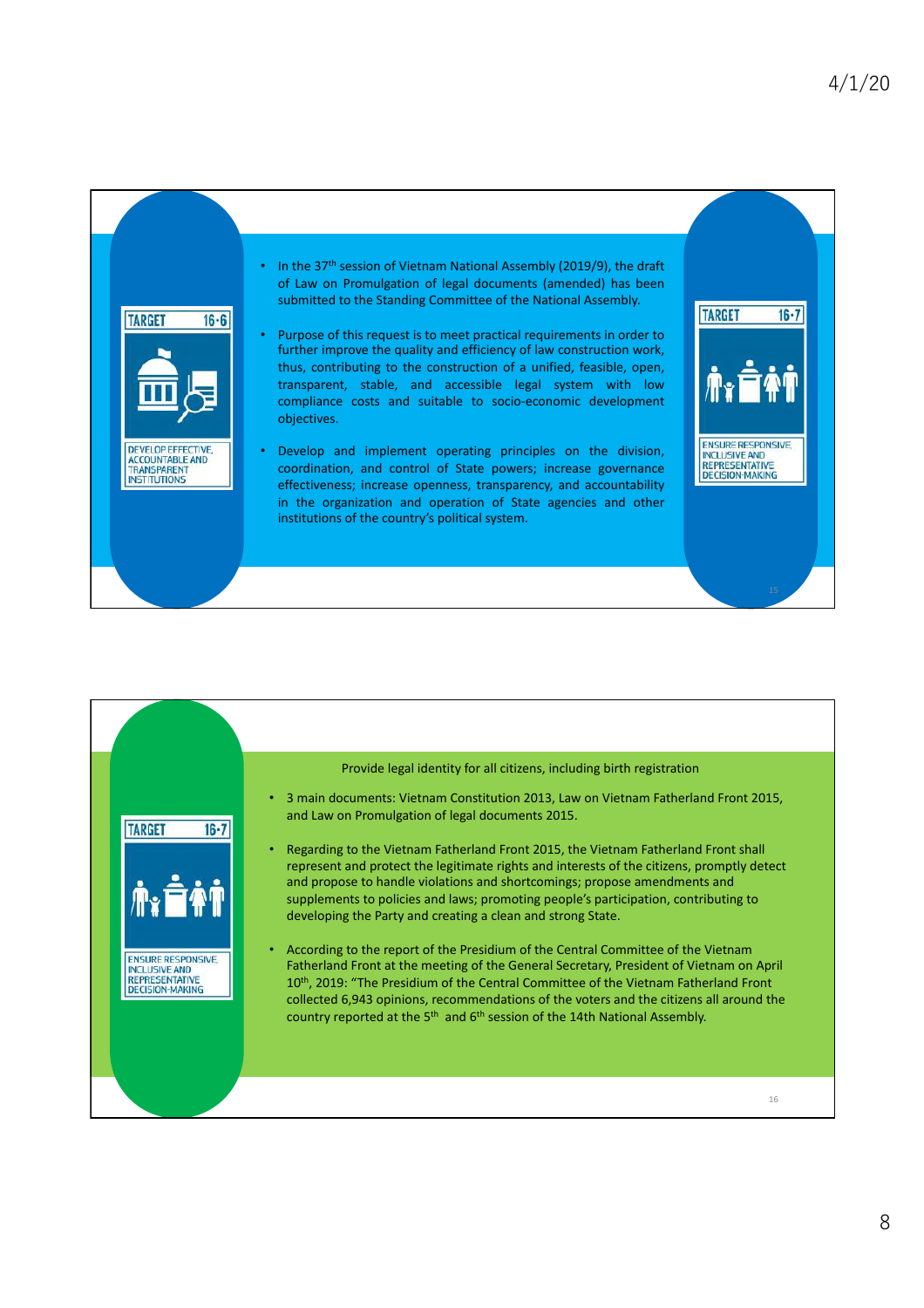

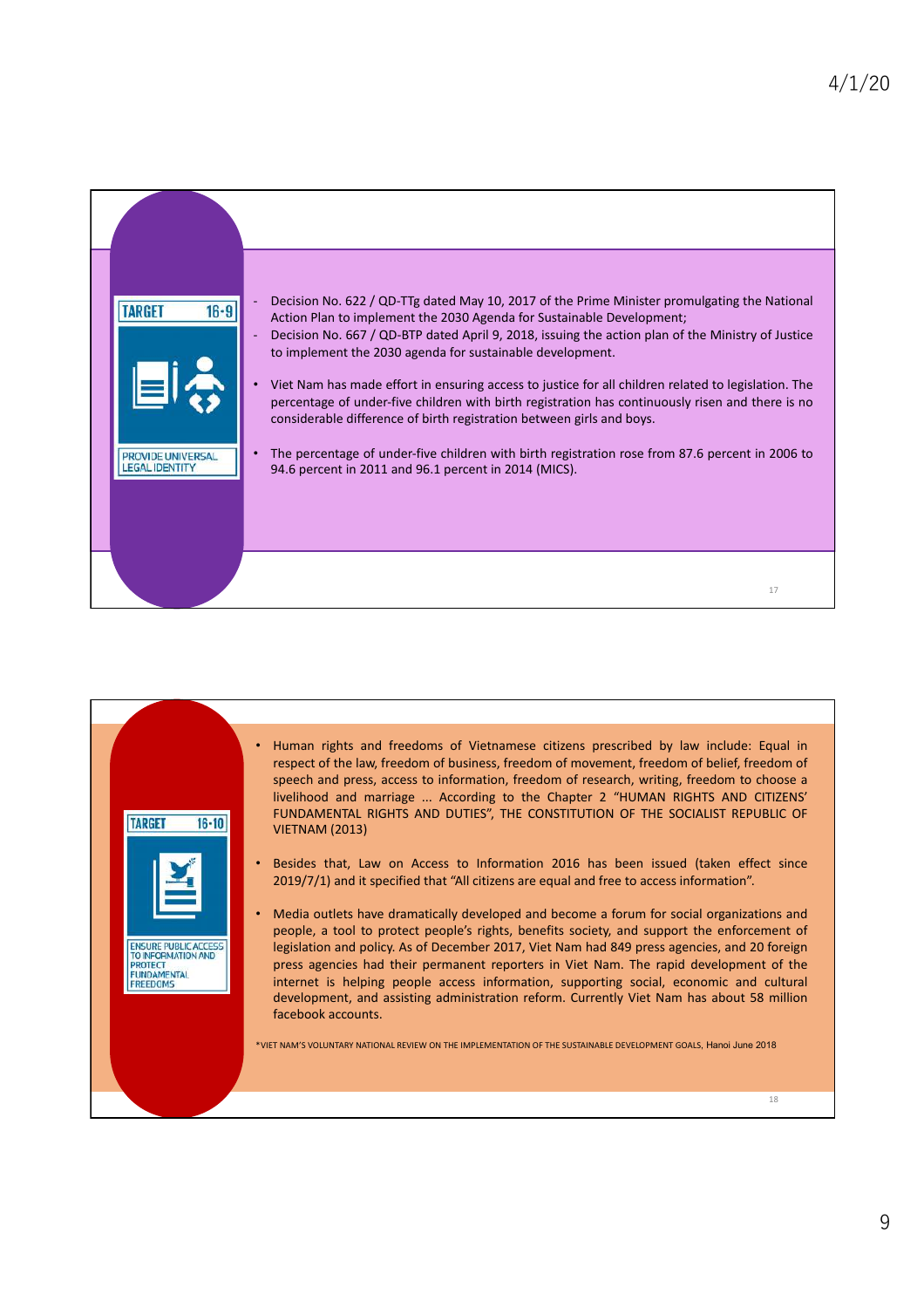

## References:

- The United Nations in [Viet Nam: http://www.un.org.v](http://www.un.org.vn/en.html)n/en.html
- Viet Nam Action Plan 2015-2030
- Viet Nam's voluntary national review on the implementation of sustainable development goals
- SDG 16 report 2017